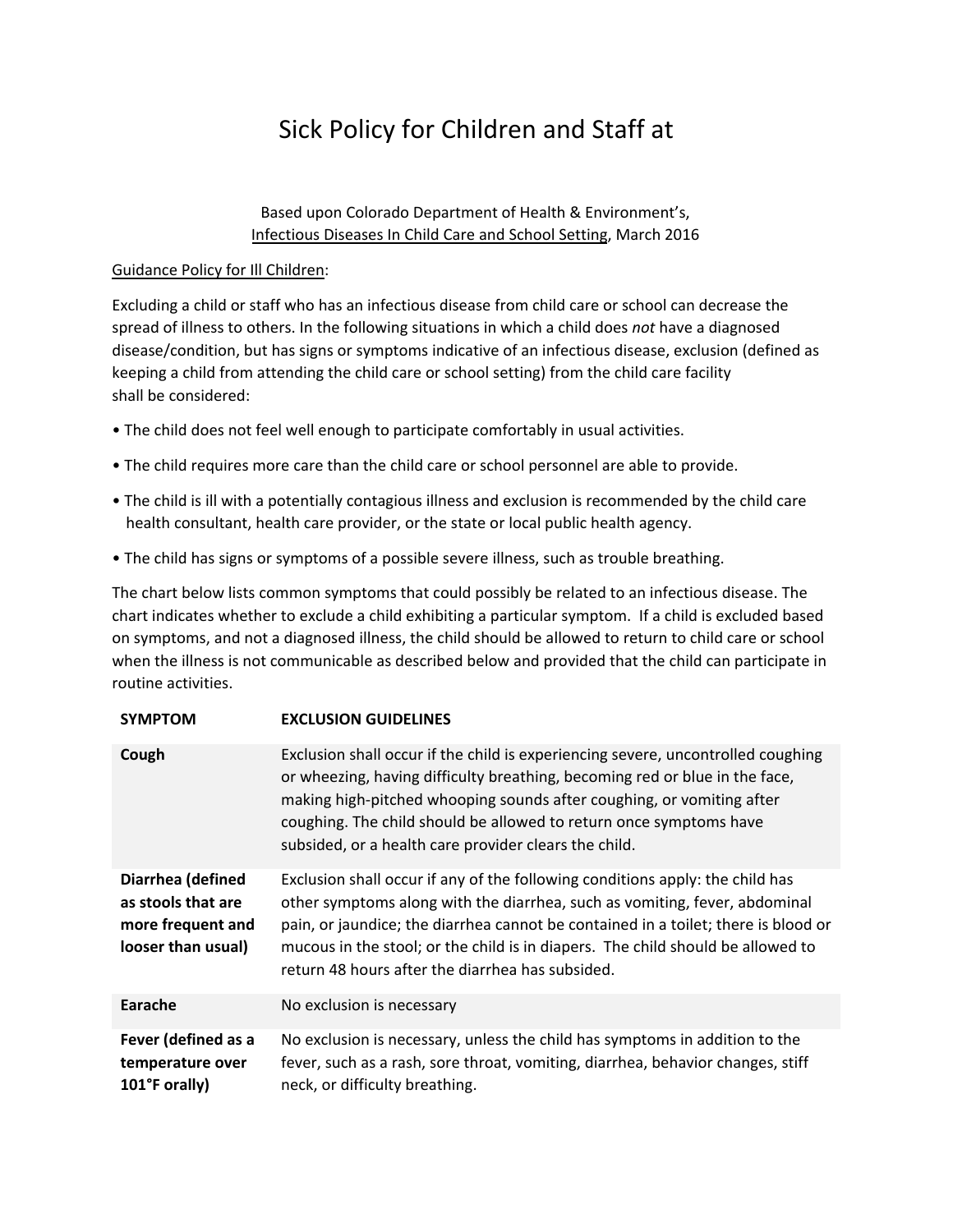| <b>Headache</b>                                                    | No exclusion is necessary, unless the headache is severe and accompanied by<br>additional symptoms like vision problems, stiff neck, or behavior change.                                                                                                                                                                                                                                                                                                                                  |
|--------------------------------------------------------------------|-------------------------------------------------------------------------------------------------------------------------------------------------------------------------------------------------------------------------------------------------------------------------------------------------------------------------------------------------------------------------------------------------------------------------------------------------------------------------------------------|
| Jaundice or unusual<br>color of the skin,<br>eyes, stool, or urine | Exclusion shall occur until a medical exam indicates the child does not have<br>hepatitis A.                                                                                                                                                                                                                                                                                                                                                                                              |
| <b>Mouth Sores</b>                                                 | Exclusion shall occur if the child is drooling uncontrollably. The child should be<br>allowed to return once symptoms have subsided, or a health care provider<br>clears the child.                                                                                                                                                                                                                                                                                                       |
| Rash                                                               | Exclusion shall occur if the child has symptoms in addition to the rash such as<br>behavior change, fever, joint pain, or bruising not associated with injury, or if<br>the rash is oozing or causes open wounds. The child should be allowed to<br>return once symptoms have subsided, or a health care provider clears the<br>child.                                                                                                                                                    |
| Stomach Ache /<br><b>Abdominal Pain</b>                            | Exclusion shall occur if the pain is severe, if the pain appears after an injury, or<br>if the child had symptoms in addition to the stomach ache, such as vomiting,<br>fever, diarrhea, or jaundice. The child should be allowed to return once<br>symptoms have subsided, or a health care provider clears the child.                                                                                                                                                                   |
| <b>Swollen Glands</b>                                              | Exclusion shall occur if the child has symptoms in addition to the swollen<br>glands such as difficulty breathing or swallowing, or fever. The child should be<br>allowed to return once symptoms have subsided, or a health care provider<br>clears the child.                                                                                                                                                                                                                           |
| <b>Vomiting</b>                                                    | Exclusion shall occur if the child has vomited more than two times in 24 hours;<br>if the vomit appears bloody; if the child has a recent head injury; or if the child<br>has symptoms in addition to the vomiting, such as fever or diarrhea. The child<br>should be allowed to return once symptoms have subsided, unless the child<br>had fever or diarrhea with vomiting, then the child should be allowed to return<br>48 hours after the vomiting, fever and diarrhea has subsided. |

What to do when a child is ill while at the school or child care facility:

- Inform the Director or designated staff and child care health consultant of the child's symptoms.
- Isolate/separate the ill child from the other children.
- Notify the child's parents/guardians of the child's illness and their symptoms. If the child needs to be excluded, keep the child isolated/separated from other children until the parent/guardian can pick them up.
- Take child's temperature.